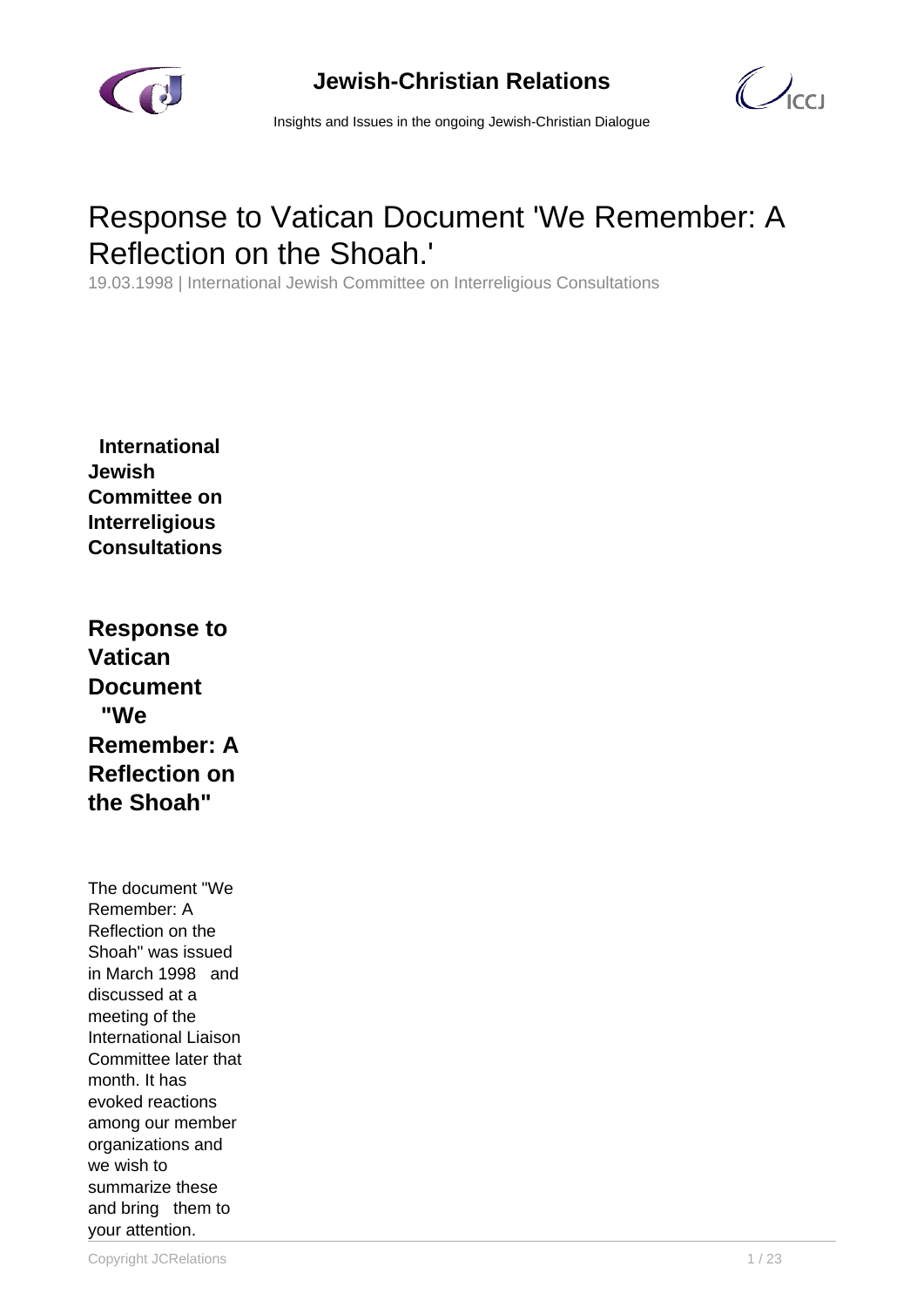We would like first to express our appreciation of Pope John Paul II"s letter to Cardinal Cassidy expressing the hope for all men of good will to work together, in which we sincerely join. We are keenly aware of the many initiatives of the Pope to improve Catholic-Jewish relations during the twenty years of his Papacy and of his personal sensitivity to the horrors of the Shoah.

**The document and antisemitism**

The subject of the document as conceived in 1987 was The Shoah and Antisemitism and we have found those sections warning against the dangers of antisemitism a moving testimony to your determination to fight this evil in any form and in any place. They are pointed and phrased strongly and can leave believers in no doubt, in the oftrepeated words of Pope John Paul II,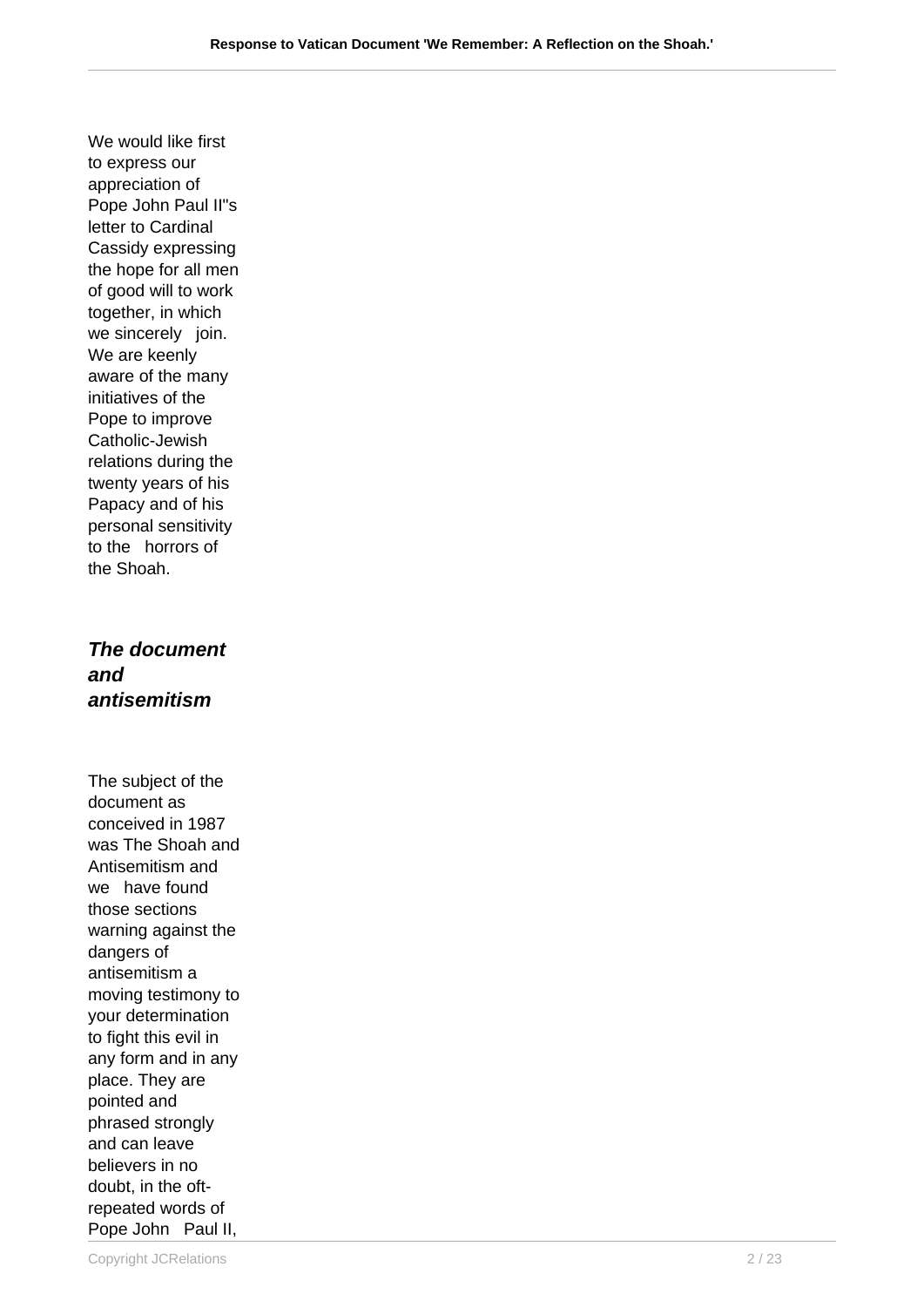that antisemitism is a sin. The clear affirmation goes far beyond previous Vatican documents on the subject and we welcome its unequivocal challenge. We are also well aware that this document will reach millions in parts of the world who have never had firsthand contact with a Jew and could help to counteract the traditional prejudices which exist there. We hope that everything will be done to ensure that the message will quickly reach grass roots level.

## **The historical record**

Our problems with the Document relate to historical presentation and interpretation. However let us first say that the summary of the course of the Shoah, called " a major fact of the history of the century", should render impossible the obscenity of Shoah Denial among Catholics and we see in this one of the major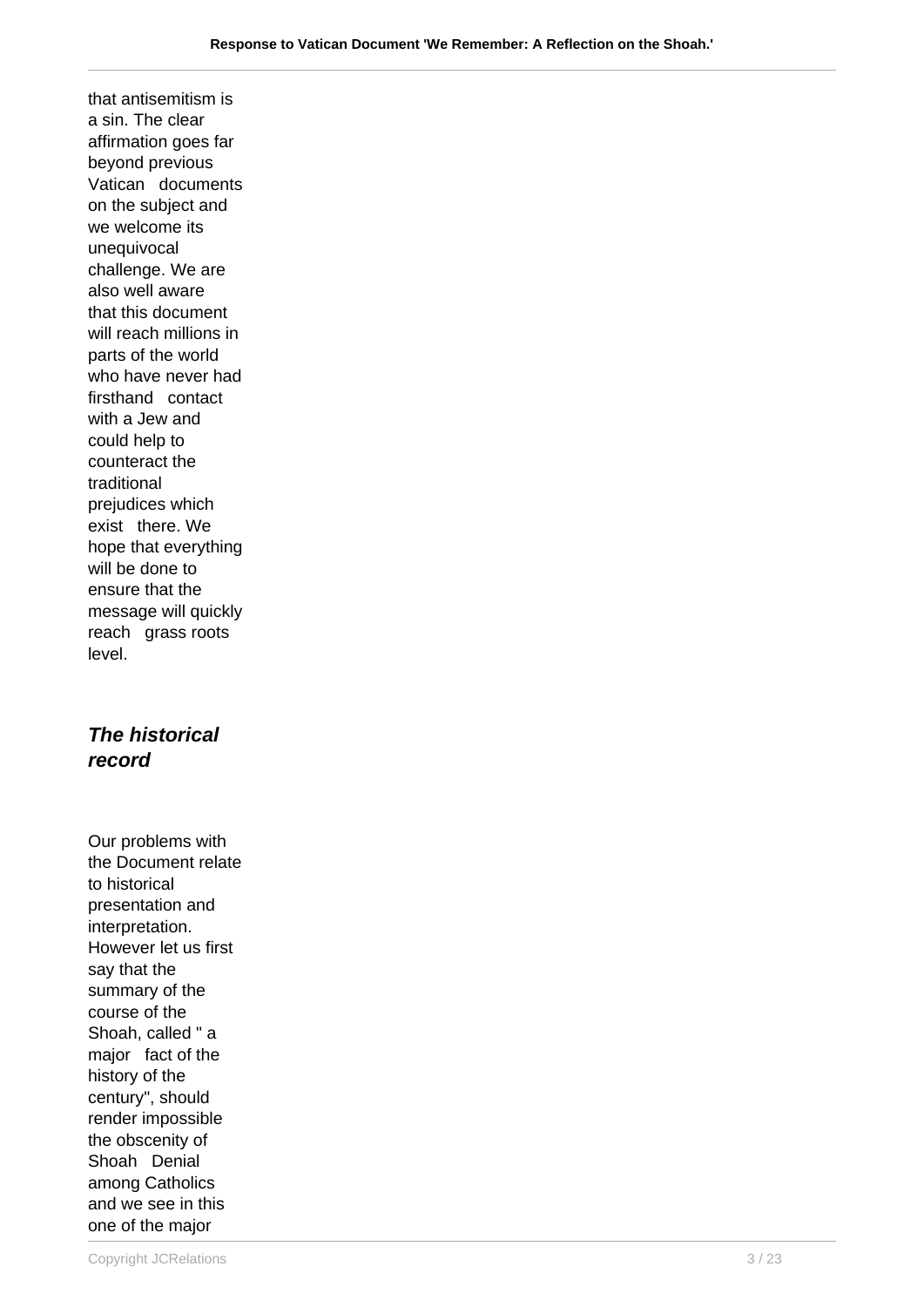positive aspects of the Document.

Our disappointments in the historical treatment were accentuated by the great impression made upon us by the series of statements on the subject published in recent years by National Episcopal Conferences, especially in those countries which were the focus of the Shoah - many on the fiftieth anniversary of the liberation of the camps or the end of the European War. These documents were characterized by clarity, sensitivity and courage and we had hoped that the Vatican document would be written with the same categorical approach. In relating to aspects of the historical record, we will quote from these documents as examples of conclusions we had hoped would be similarly expressed in the Vatican Document.

# **Christianity and historical**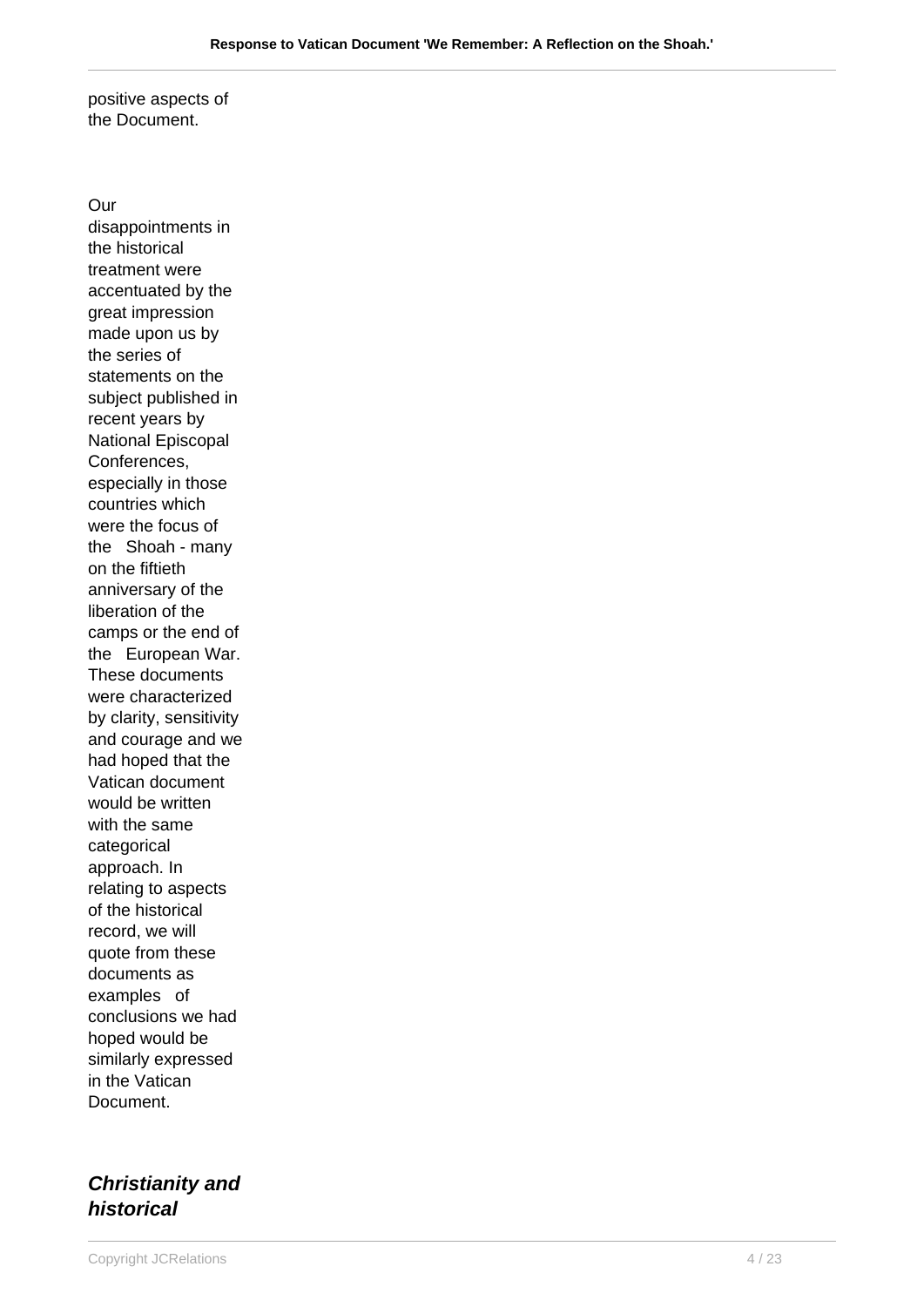#### **antisemitism**

Initial Jewish reactions on the publication of the Document were deeply concerned by the incorporation of the quotation from the Pope"s speech of 31 October 1997 in which he said "In the Christian world - I do not say on the part of the Church as such - erroneous and uniust interpretations of the New Testament regarding the Jewish people and their alleged culpability have circulated for too long". Nobody can doubt the Pope"s sincere abhorrence of antisemitism but his apparent absolution of the Church from historical responsibility was, at least, puzzling. Jewish reactions went into great detail concerning the misdeeds of the historical Church. At the meeting of the International Liaison Committee, Cardinal Cassidy explained the perspective of the writers of the document. As summarized in the subsequent communiqué, he said that "the term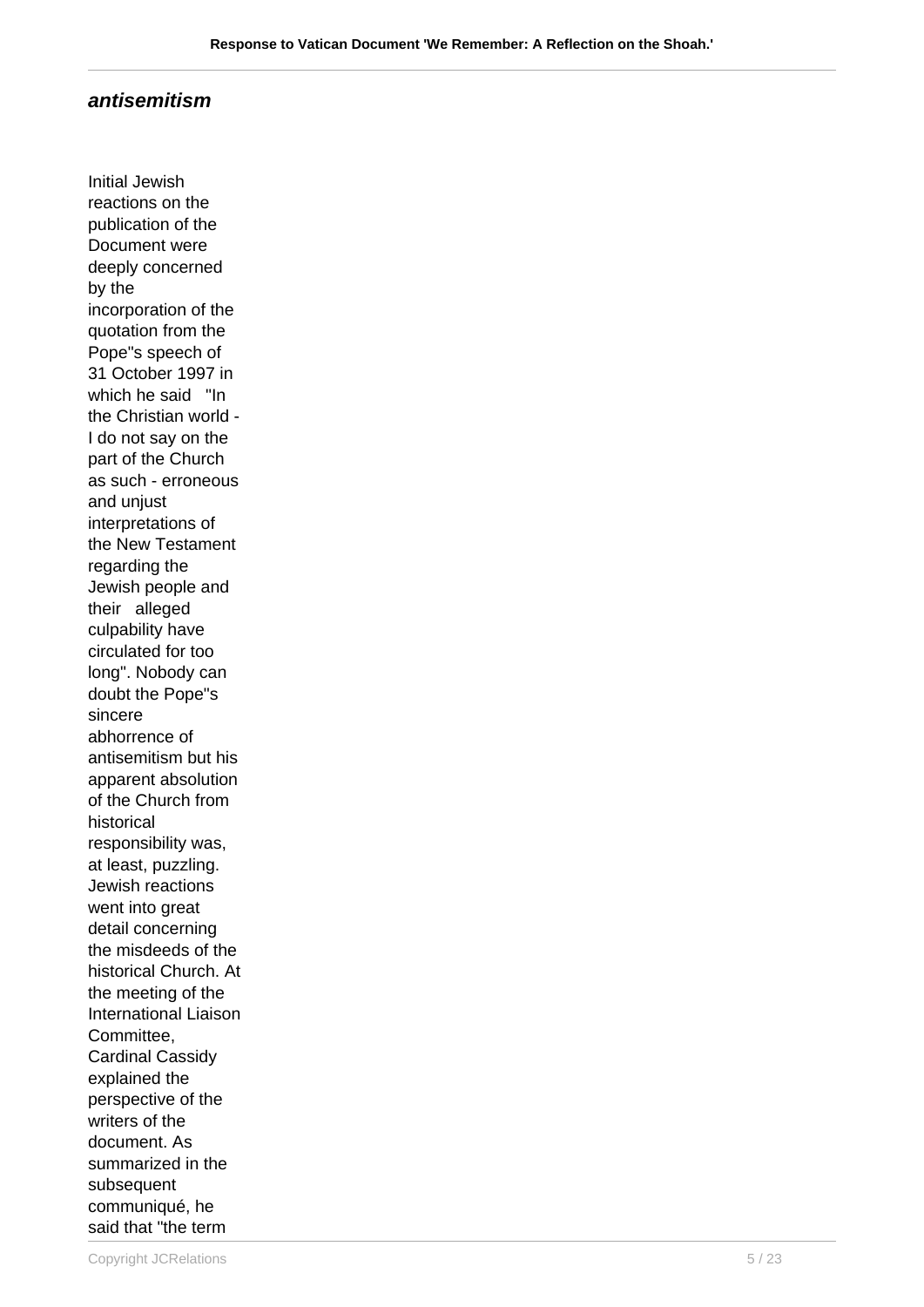"the Church" refers for Catholics to the inerrant mystical bride of Jesus Christ, whereas the term "sons and daughters of the Church" does not exclude members of the Church at any level". We feel it unfortunate that the distinction was not spelt out in the document as we doubt whether even all believers are aware of this distinction and the statement as it stands could (and did) lead to conclusions different from those intended. Even after the explanation, we find many Church statements confusing including those of the Bishops" Conferences with their frequent references to failings of "the Church". What are we to make of the statement of the German and Austrian bishops from 1988 which says "The Church, which we proclaim holy and which we honor as a mystery, is also a sinful Church and in need of conversion", which would seem to conflict with the concept of the inerrancy of the mystical Church. We were glad to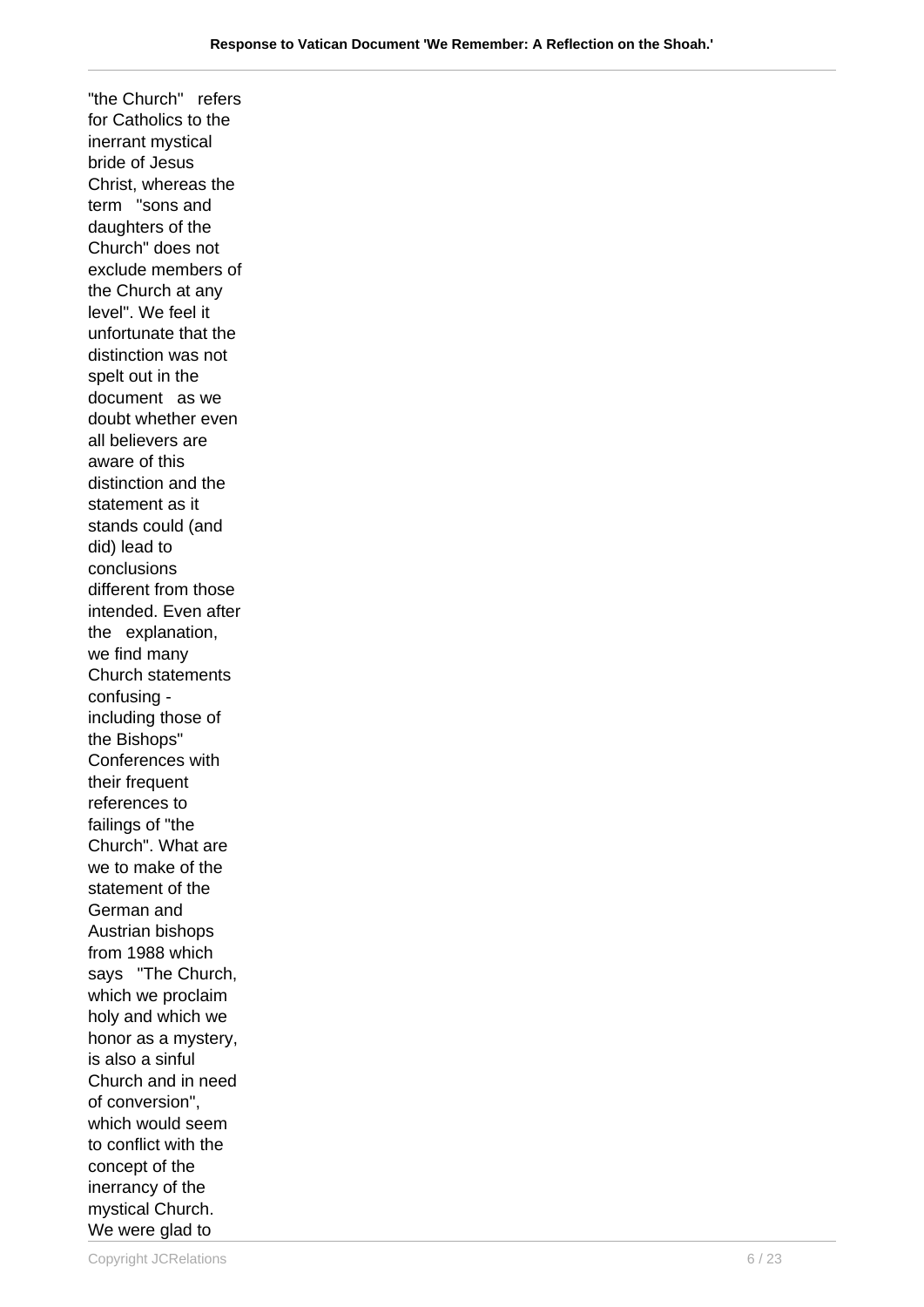note that Father Raniero Cantalamessa in his Good Friday sermon delivered in the name of the **Pontifical** Household quoted the Pope"s statement of October 31 but omitted the phrase which we found problematic. The Document does indeed ask some of the pertinent questions that needed to be asked: "Whether the Nazi persecution of the Jews was not made easier by the anti-Jewish prejudices imbedded in some Christian minds and hearts?" "Did anti-Jewish sentiment among Christians make them less sensitive or even indifferent, to the persecutions launched against the Jews by National Socialism when it reached power?" To these questions a clear answer was expected which would have showed how the teaching of contempt has influenced **Christianity** throughout the centuries and how it deeply affected the Christian responses to Nazi persecution.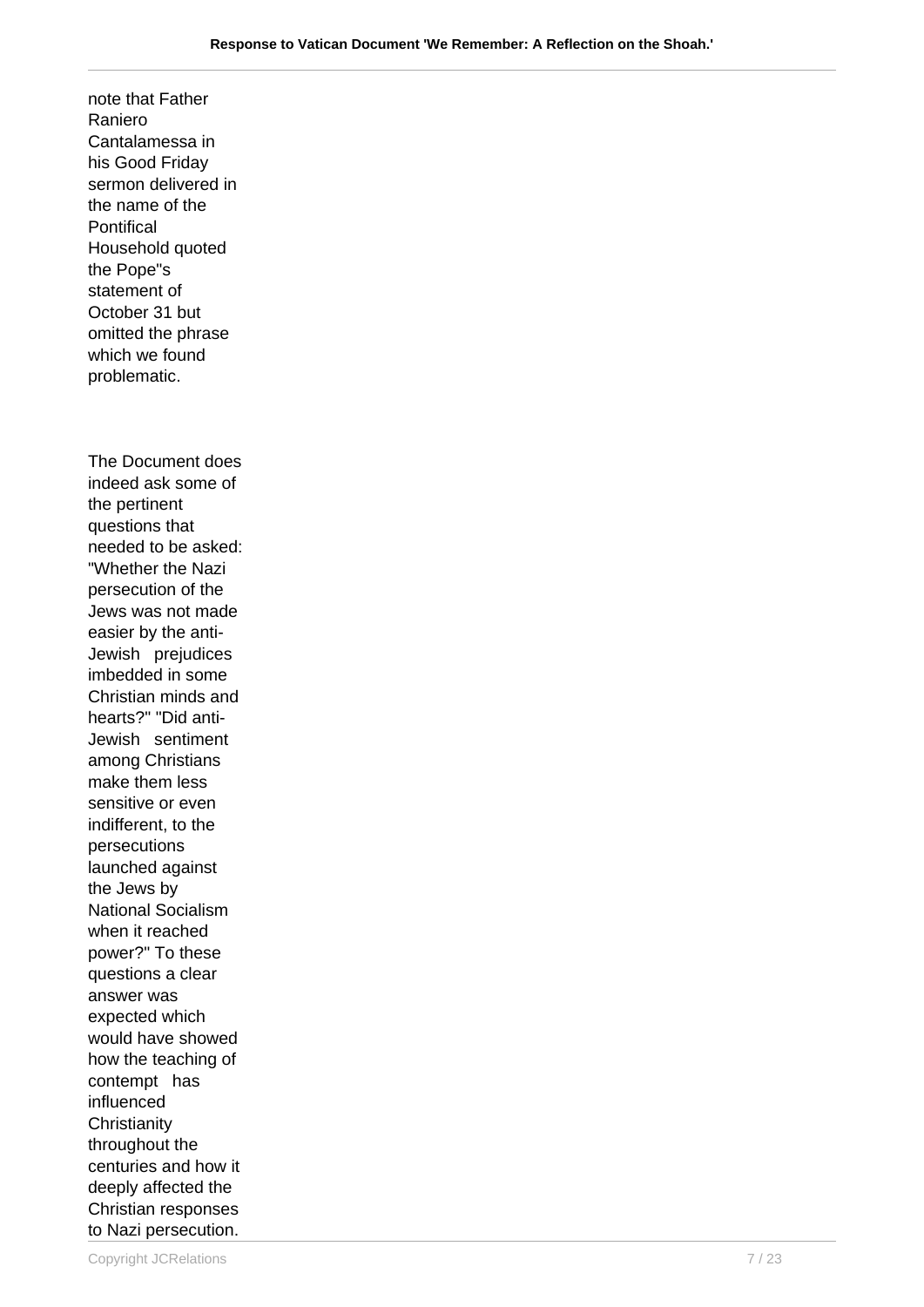This was to be found clearly stated in the documents of the Bishops. For example in the 1995 Statement of the Dutch Bishops: "A tradition of theological and ecclesiastical anti-Judaism contributed to the climate in which the Shoah could take place. A so-called "Statement of Revilement" taught that the Jews were a people rejected after Christ"s death. These kinds of traditions meant that Catholics kept aloof from Jews and in some cases were indifferent or hostile. We reject this tradition of ecclesiastical anti-Judaism and regret its terrible outcome."

The 1997 Statement of the French Bishops, expressed the historical aspect with especial clarity: "A tradition of anti-Judaism affected Christian doctrines and teachings, theology and apologetics, preaching and liturgy in various degrees and prevailed among **Christians** throughout the centuries until Vatican II...To the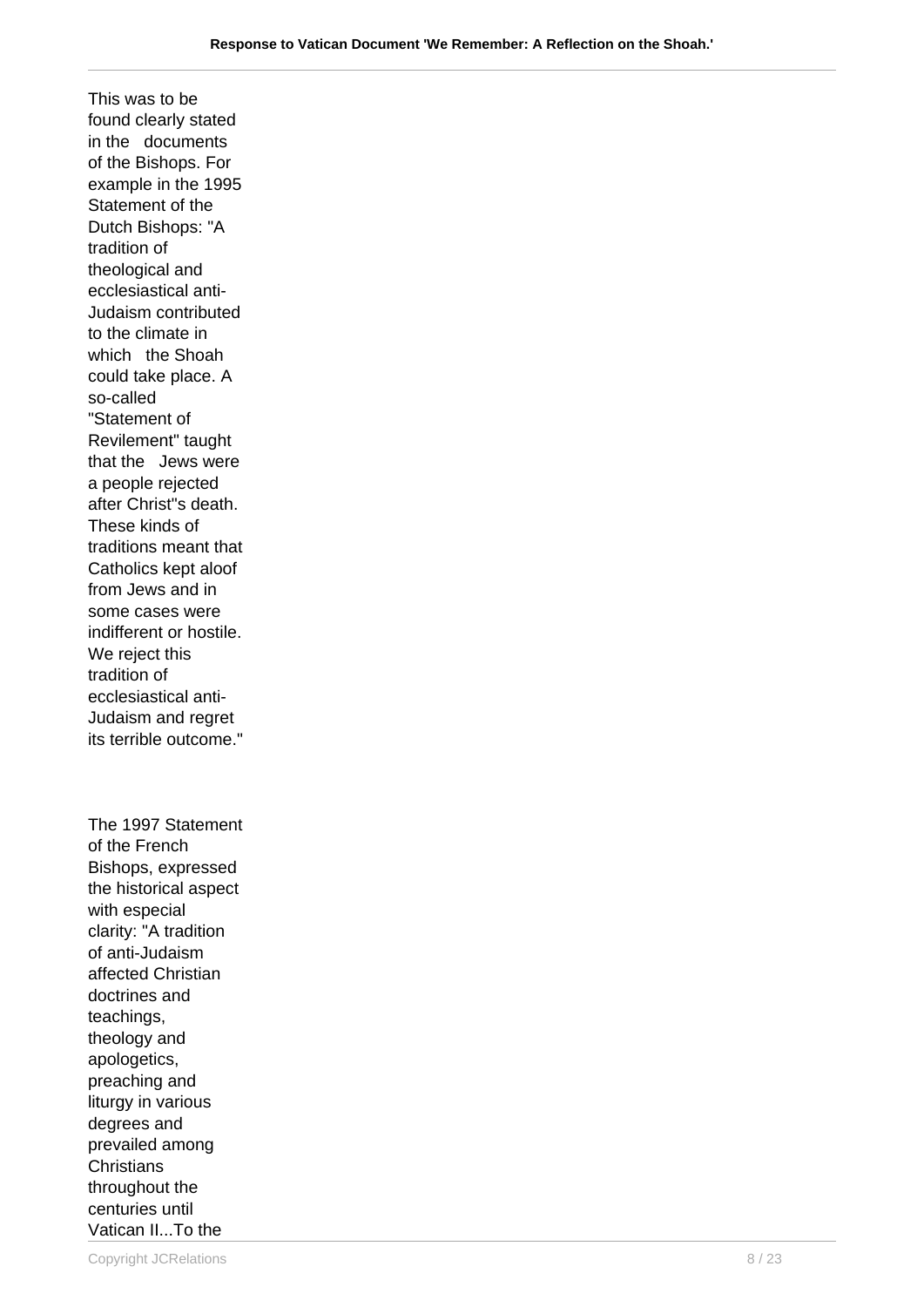extent that the priests and leaders of the Church for so long allowed the teaching of contempt to develop and fostered in **Christian** communities a collective religious culture which permanently affected and deformed mentalities,, they bear a serious responsibility." The relevant paragraph in the Vatican Document (page 8 paragraph 1) does indeed refer to the historical record but avoids taking a clear position on the relationship between the teaching of contempt and the political and cultural climate that made the Shoah possible. Sentences such as "Sentiments of anti-Judaism in some Christian quarters and the gap which existed between the Church and the Jewish people led to a generalized discrimination...." or "[Jews} were looked upon with a certain suspicion and mistrust. In times of crisis such as famine, war, pestilence or social tensions, the Jewish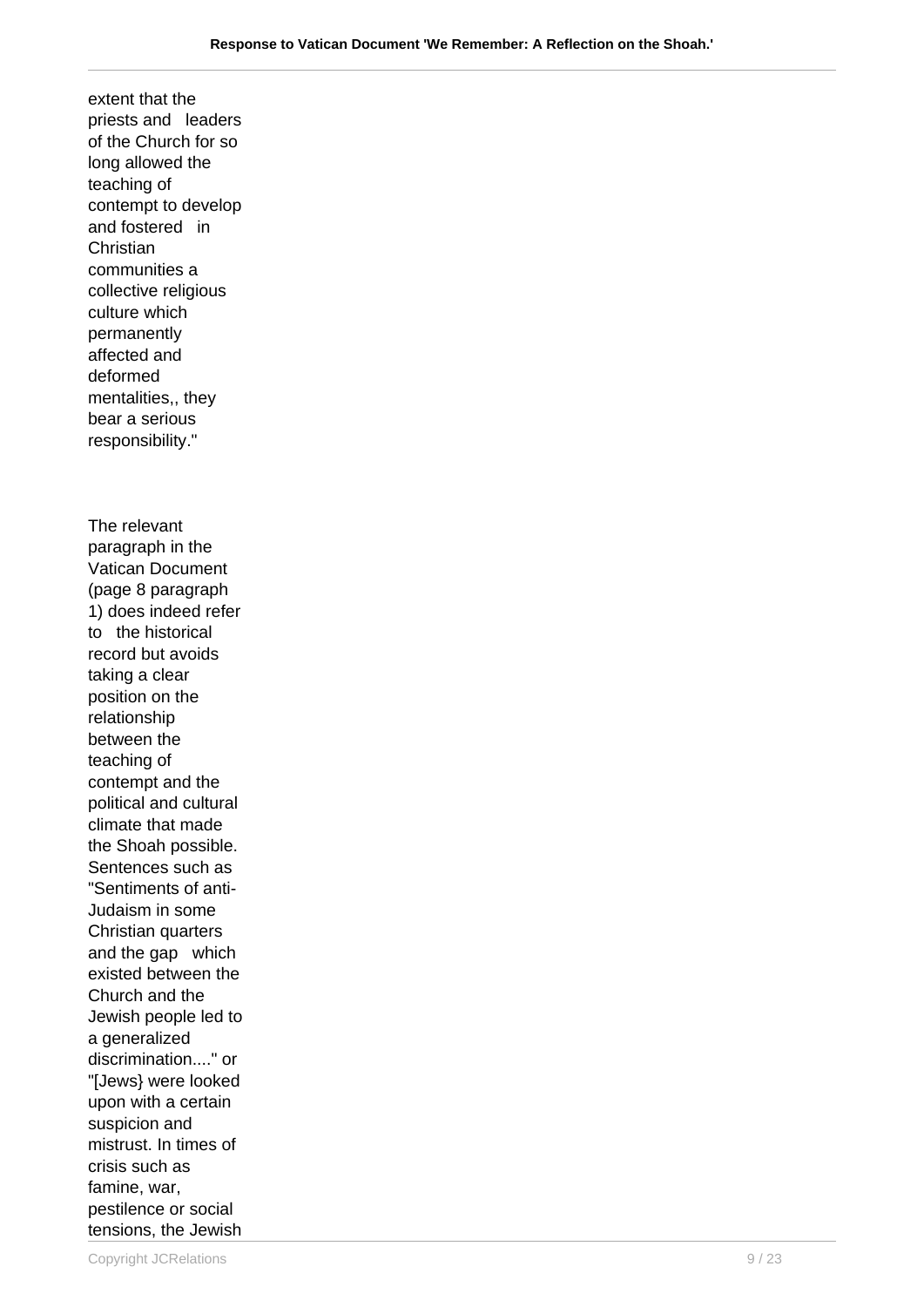minority was sometimes taken as a scapegoat and became the victim of violence, looting, even massacres" overlook the systematic unceasing persecution over sixteen centuries by the Church, its leaders and theologians, priests and laymen. It was not merely "a certain suspicion and mistrust" but an institutionalized policy of humiliation, discrimination and hatred disseminated in canon law, in the liturgy, the catechism, from pulpits and schools directed to reducing the Jew to a position of total inferiority in every aspect of thought and endeavor. The document only hints at the reality which is succinctly presented in some of the Bishops" statements.

(We welcome the clarification issued by Cardinal Cassidy at the ILC and reiterated in an interview with Reuters on April 2 in which he noted that there was no intention to exclude popes, bishops or any official people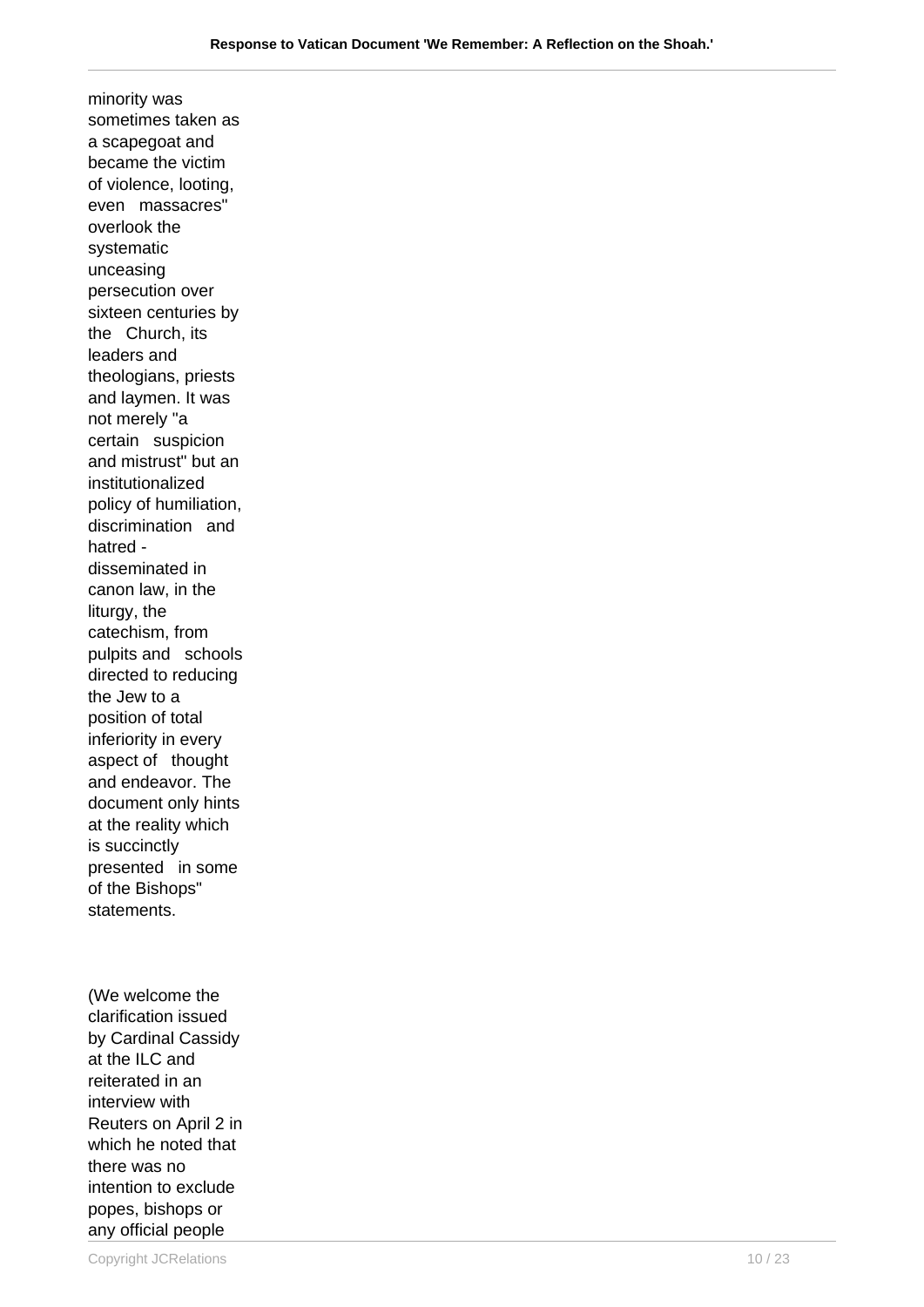from any guilt and agreed that the Document could have been clearer on this point.)

## **The Church and the Shoah**

This brings us to the consideration of the role of historical Church antisemitism in the lead-up to the Shoah and the actual behavior of Catholics during those terrible times. First of all a distinction is drawn in the Document between antisemitism, based on theories contrary to the constant teaching of the Church on human equality, and anti-Judaism. The National Socialist Regime, it is said, was a thoroughly modern neo-pagan regime whose antisemitism had its roots outside Christianity. Then the right question is asked "Whether the Nazi persecution of the Jews was not made easier by the anti-Jewish prejudices imbedded in some Christian minds and hearts?"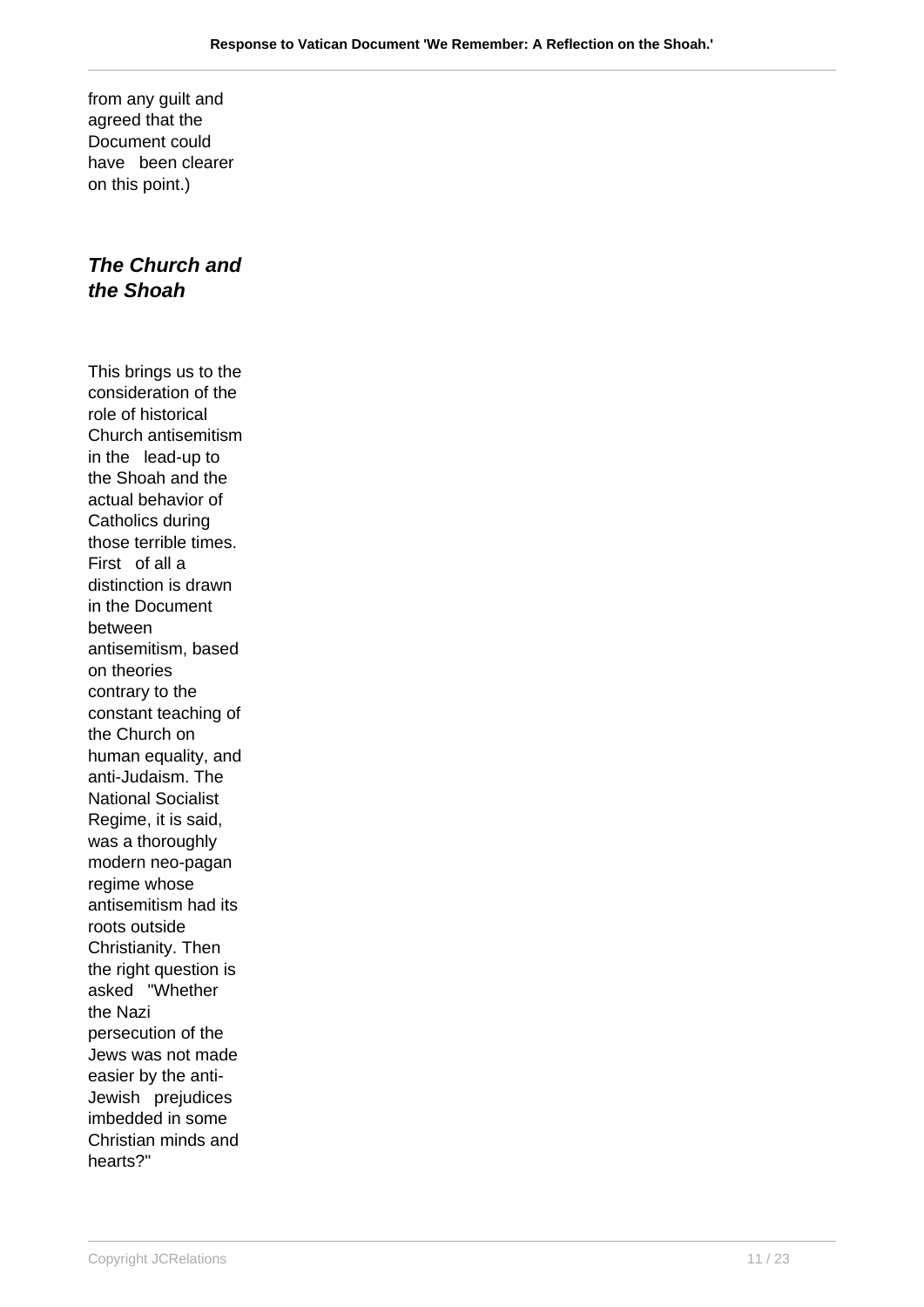The implication that while Christians have been guilty of anti-Judaism but antisemitism is a contradiction of the teaching of the Church is dubious and it is unfortunate that it is put forward in generalities that could well mislead many for whom this document is intended. There was indeed a change in the main emphases of antisemitism in the late 19th century from a religious basis to a more secular prejudice with a pseudoracialist base. However can it be said that the latter was not influenced by the long centuries of Church conditioning? The antisemitic parties preaching the new ideology from the late 19th century often stressed their Christian affiliations. For example, the party of one of the formulators of modern antisemitism in Germany, Adolf Stoecker, was the Christian Social Workers" Party, the party of the antisemitic mayor of Vienna, Karl Lueger (a major influence on Hitler) , was the United Christians while Austria had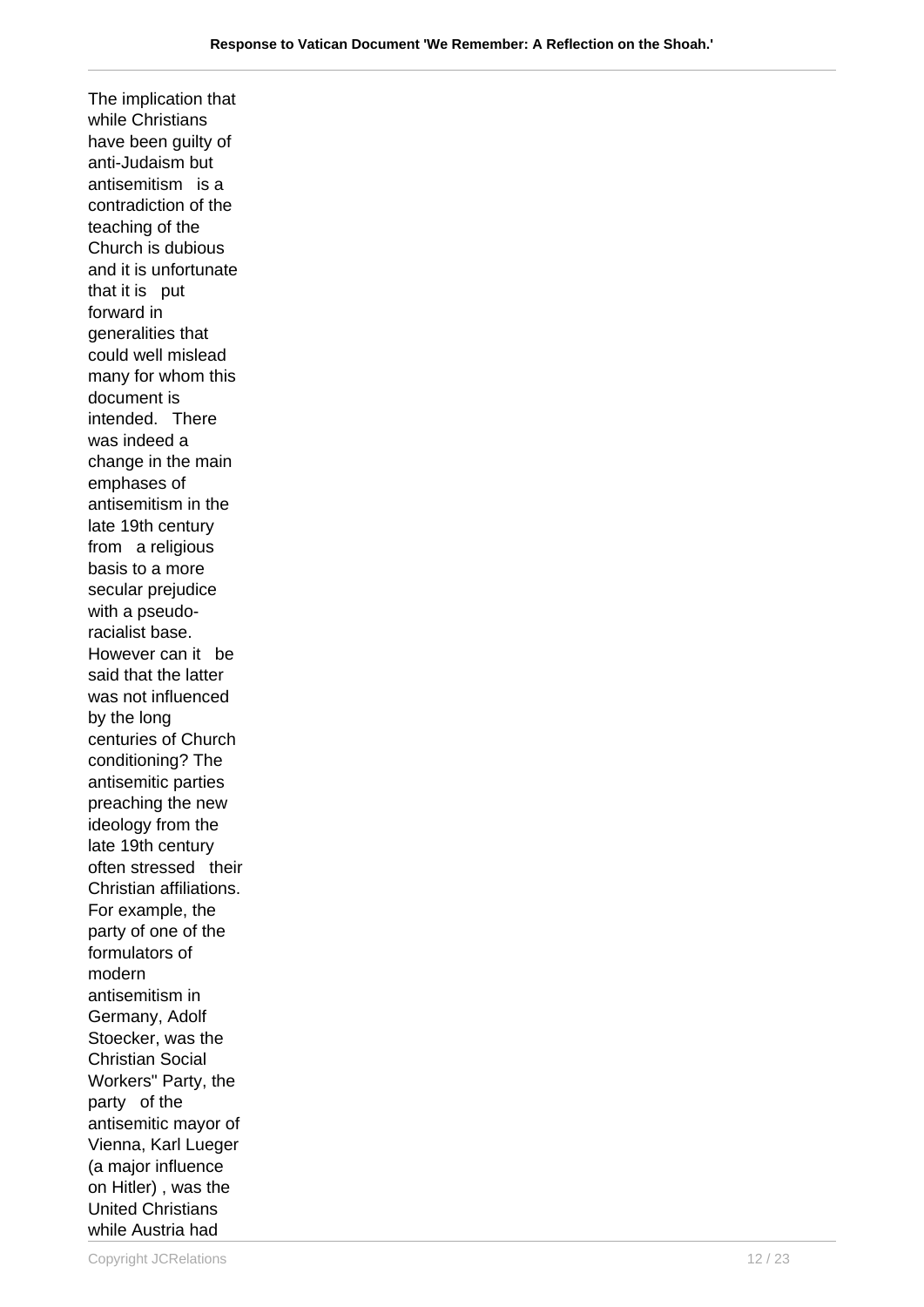the Christian Social Club and the Catholic People"s Party, France had its Catholic Workers" Club and the Christian Democratic Movement. and the significant role played by the Church in the Dreyfus Affair will be recalled. Thus the statement that this was "an anti-Judaism that was essentially more sociological and political than religious" plays down the fact of the unbroken line of Christian anti-Juda ism/antisemitism and its impact throughout Europe. After all the Jew was still the deicide and the traditional anti-Jewish stereotypes were not changed or renounced and were absorbed into the new antisemitism. The Catholic attitude toward the Jews was unchanged and its influence cannot be excluded. This is why the suggestion of a complete dichotomy between "anti-Judaism" and "antisemitism" is misleading. One shades into the other. It was Christian anti-Judaism that created the possibility of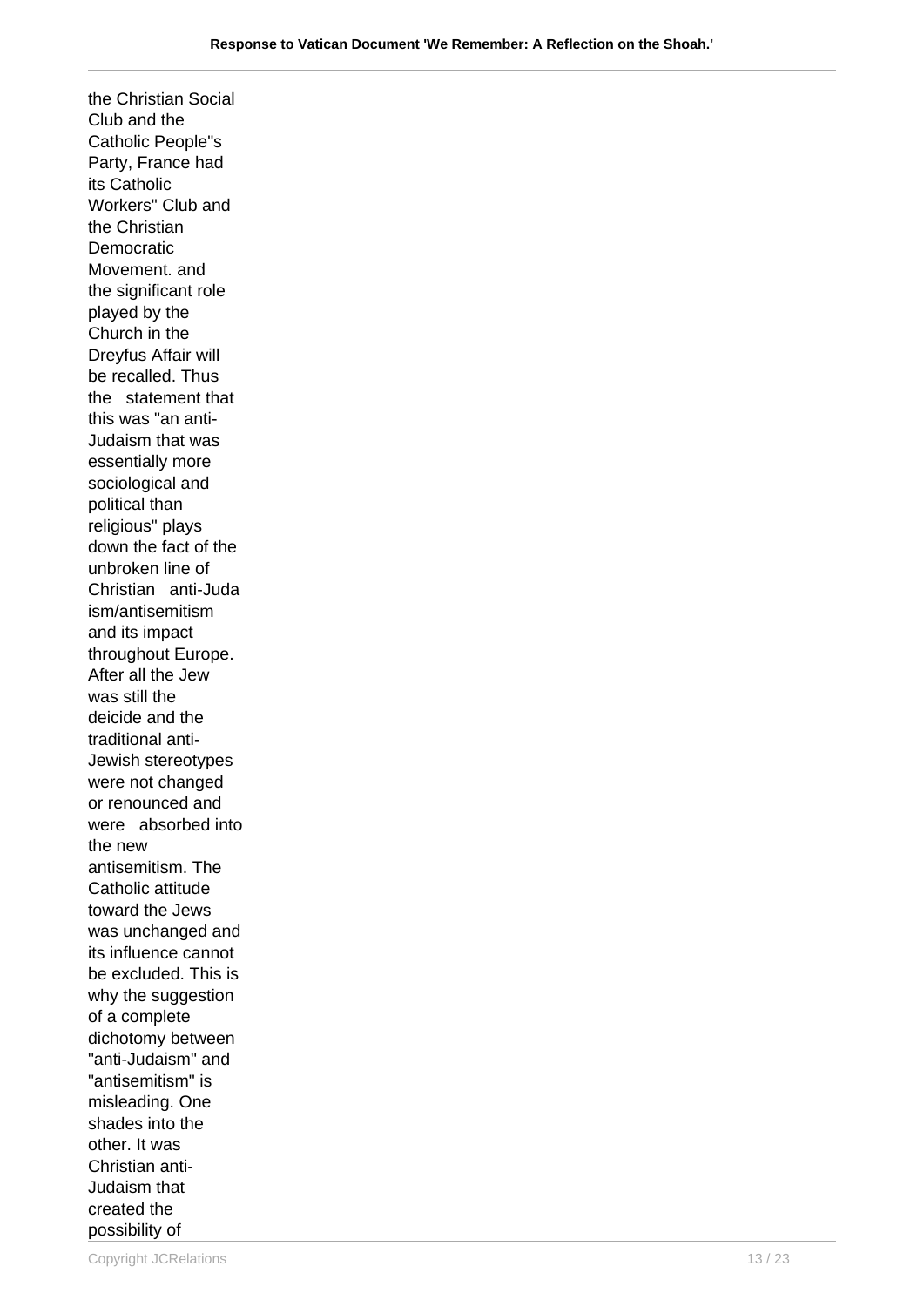delegitimizing the Jews and Judaism. (Incidentally ancient paganism was far more tolerant of Jews and Judaism than was the Christian Church). It is true that the National Socialist regime adopted a pagan ideology which rejected the Church - although this did not mean that all churchmen and believers rejected National Socialism. It may be noted that Hitler, Himmler and the other Nazi leaders were all baptized Christians who were never excommunicated. The same is true of the vast apparatus of killers, the product of Christian Europe. The Church is not accused of direct responsibility for the Shoah but of its legacy of sixteen centuries of conditioning which had created an environment in which a Shoah became possible and many Christians would feel no compunction in collaborating. Pope John Paul II in his speech of October 31 stated "Erroneous and

modern pagan antisemitism by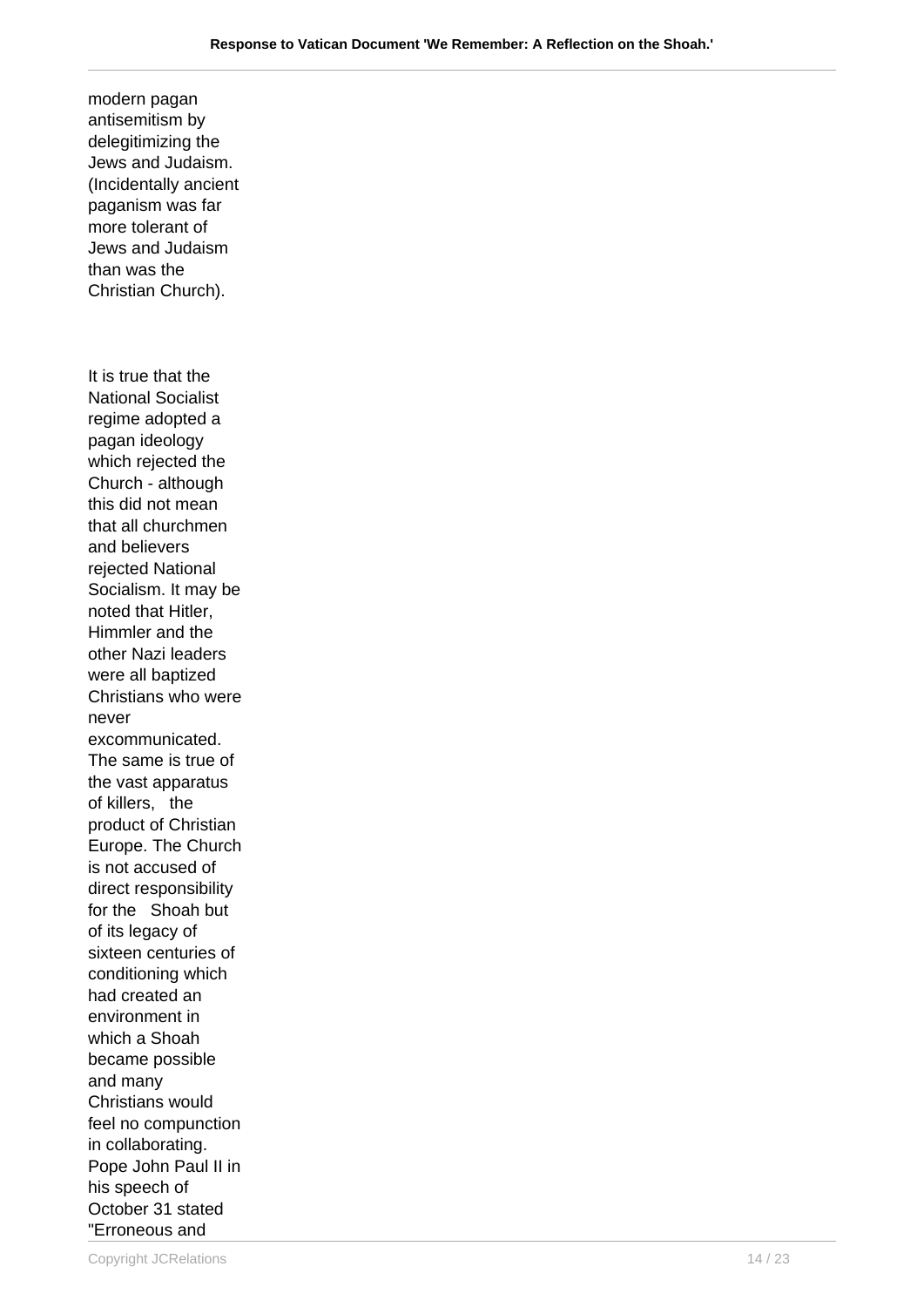unjust interpretations of the New Testament regarding the Jewish people and their presumed guilt circulated for too long and contributed to a lulling of many consciences". Here was a clear answer to the question posed in the Document " Did anti-Jewish sentiment among Christians make them less sensitive or even indifferent to the persecutions launched against the Jews by National Socialism when it reached power?" We regret that it was not included. Another clear statement was that of the French bishops : "It is important to admit the primary role played by the consistently repeated anti-Jewish stereotypes wrongly perpetuated among Christians in the historical process that led to the Shoah". Such simple statements were what had been hoped for in the Document rather than the convoluted approach that was taken.

## **Behavior during**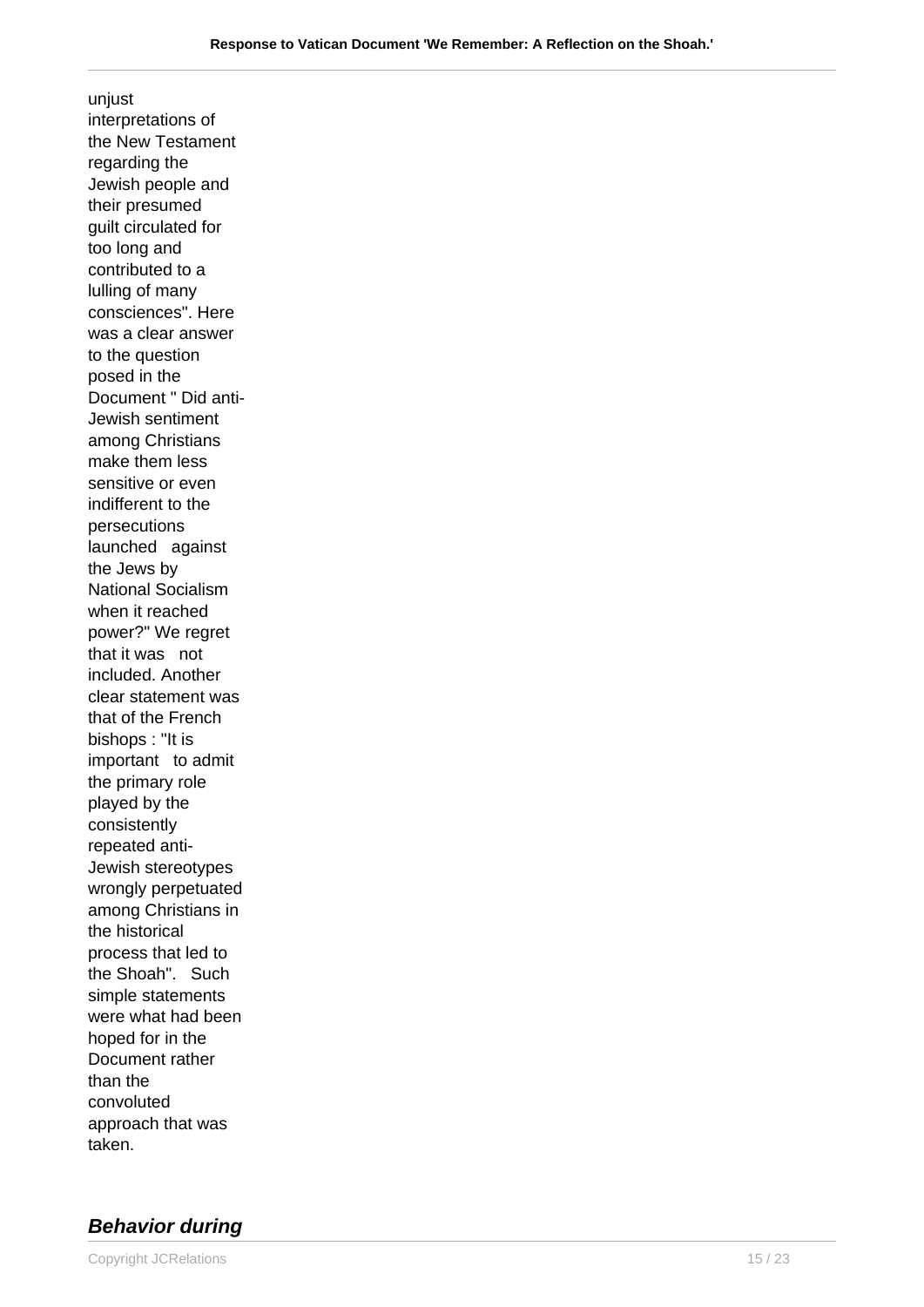## **the Shoah**

"Did Christians give every possible assistance to those being persecuted and in particular to the persecuted Jews" asks the Document and replies "Many did but others did not". Jews will ever be grateful for those courageous Christians who saved and helped Jews and in other ways opposed the persecutions and in so doing risked their lives. But these heroes cannot be called the "many". Indeed the statement that "many did" does not do justice to the supreme selfsacrifice of the few (who acted as individuals and seldom received any support from the Church). Their numbers were small compared not only with those who were cowed into inactivity but with those who took an active role in the persecution and extermination (a major group not mentioned in the Document). Unlike the German and French documents, where those who stood up and rescued Jews were seen as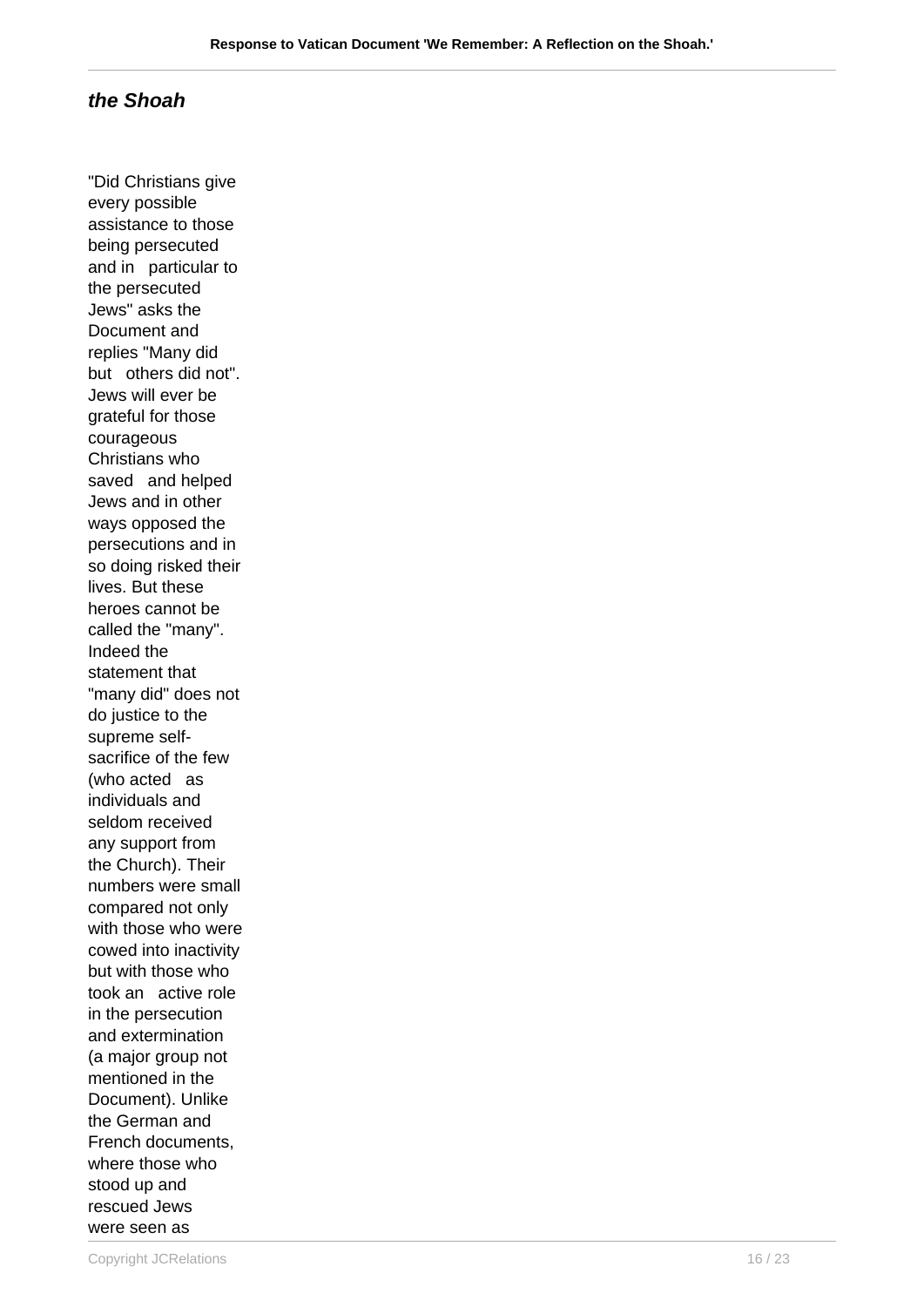exceptions, the Vatican document gives the impression that those who were evil, insensitive and acquiesced to the Final Solution were the exception to the overall Christian approach. However, while we feel the Document could have been more explicit, we recognize the significance of its statements: "For Christians, this heavy burden of conscience of their brothers and sisters during the Second World War must be a call to penitence. We deeply regret the errors and failures of those sons and daughters of the Church". At the same time, we feel that some of the examples of churchmen standing up to Hitler were unfortunate. Cardinal Bertram may have condemned National Socialism in 1931 but his subsequent record was very different. He opposed all public protest against the deportations and the massacres of the Jews as had been suggested by some of his colleagues and after Hitler"s suicide he addressed a circular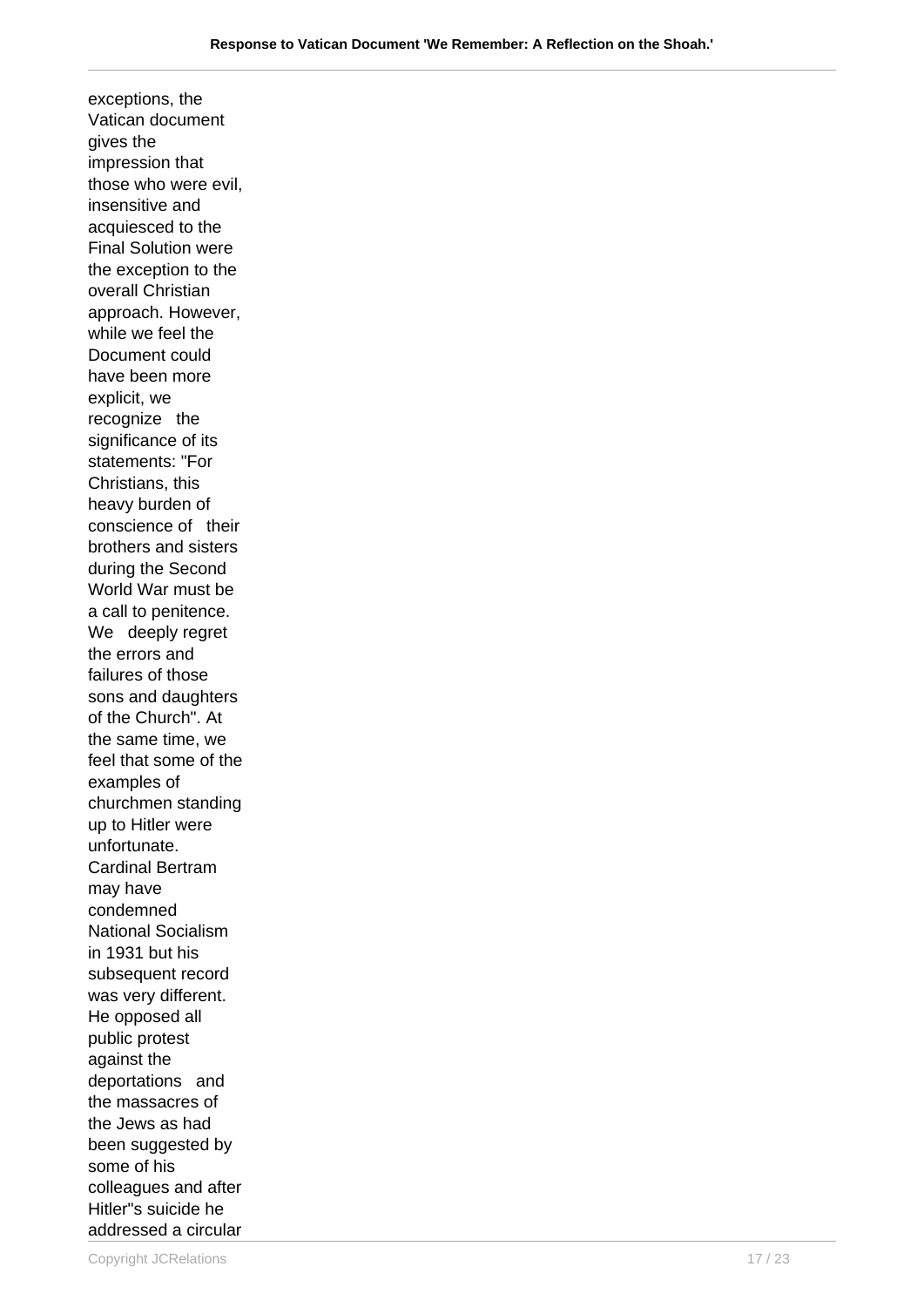letter to the priests in his diocese inviting them to celebrate a solemn requiem service in memory of the Fuehrer. In the words of the German Bishops" statement of 1995: "Even the pogroms of November 1938 were not followed by public and expressed protests". This comes precisely into the category of response that we feel is slurred over in the text.

The question of the role of Pope Pius XII is obviously a contentious issue with differing views not only between Jews and Catholics but among Catholic scholars themselves. It would have been preferable to have left this subject to future historians. But once opened, it is a Pandora" s box. The statement that the Pope was responsible for saving hundreds of thousands of Jewish lives has not been substantiated by the published documents. A final judgment on this can only be made after the Archives are opened. We are given one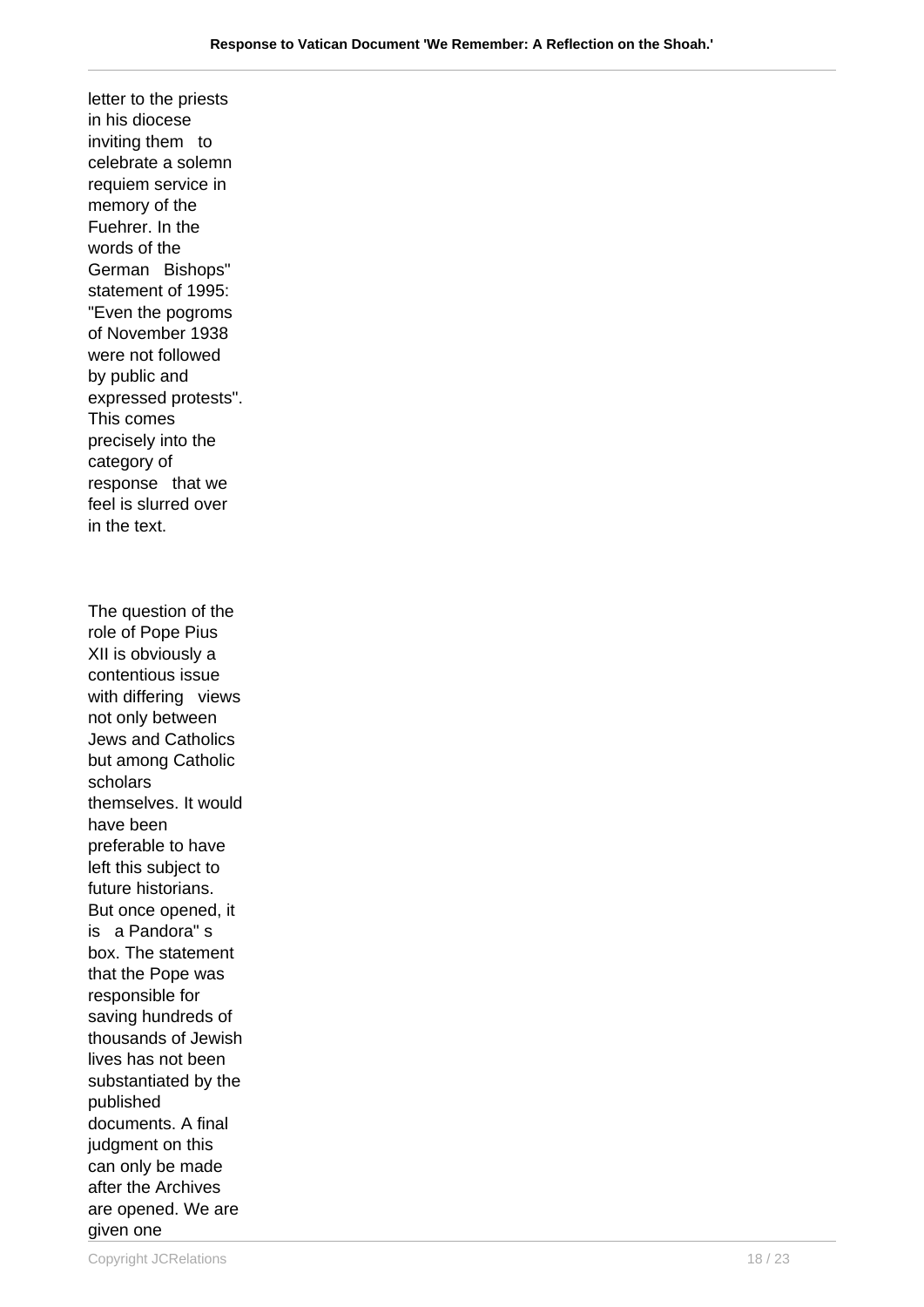generalizing quotation made by Pius XII but no reference to the charge of "silence" - he never once explicitly mentioned the Jews in his public pronouncements during World War II. The issue of silence, not confronted in the Document, is faced - at least with relation to the French hierarchy in the French Bishops" document which states frankly: "The vast majority of church officials did not realize their considerable power and influence and that, given the silence of other institutions, the impact of a public statement might have forestalled an irreparable catastrophe. The bishops of France did not speak out, acquiescing through their silence in these flagrant violations of the rights of man and leaving an open field for the spiral of death. Today we confess that silence was a mistake". The Document could well have spoken out against the silence of the hierarchies. It is not the place where the dispute on Pope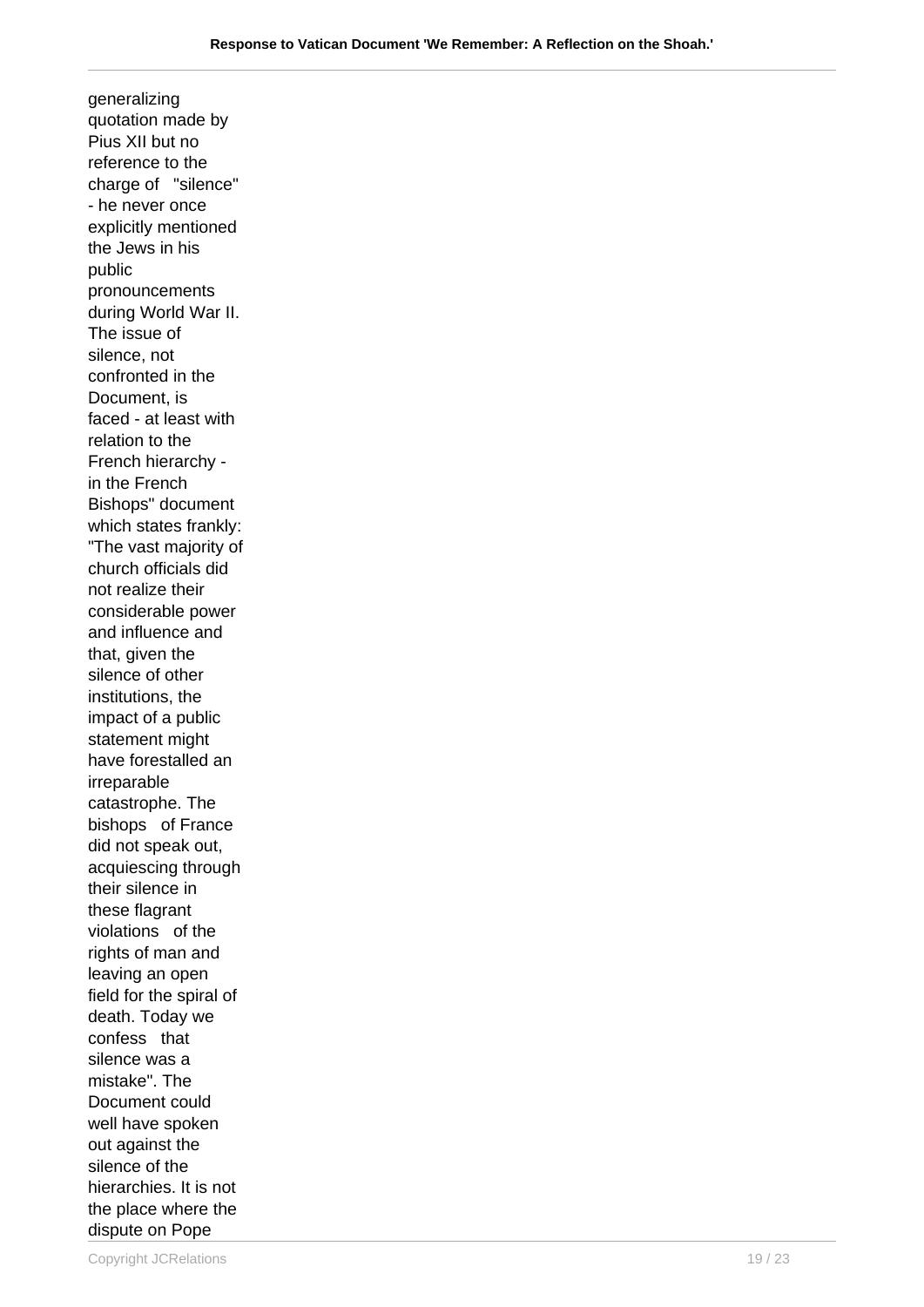Pius XII"s role can be solved. But we do miss the simple statement that the earthly Church as a whole erred during this period and we see the refusal to assign any blame to it as an institution a step backward from the position of the German and French bishops.

We were disappointed by the introduction (at the bottom of page 12 of the Document) of a list of calamities experienced by other nations - and in particular "the drama of the Middle East". We with our long record of suffering can profoundly empathize with the tragedies of other peoples. But we can never forget the uniqueness of the Shoah which is the point we would have expected the Document to bring out. In no other case, was an entire people doomed to the utmost humiliation and then extermination off the face of the earth even to the extent of going back generations to identify their "blood". Moreover as Catholic belief as expressed in recent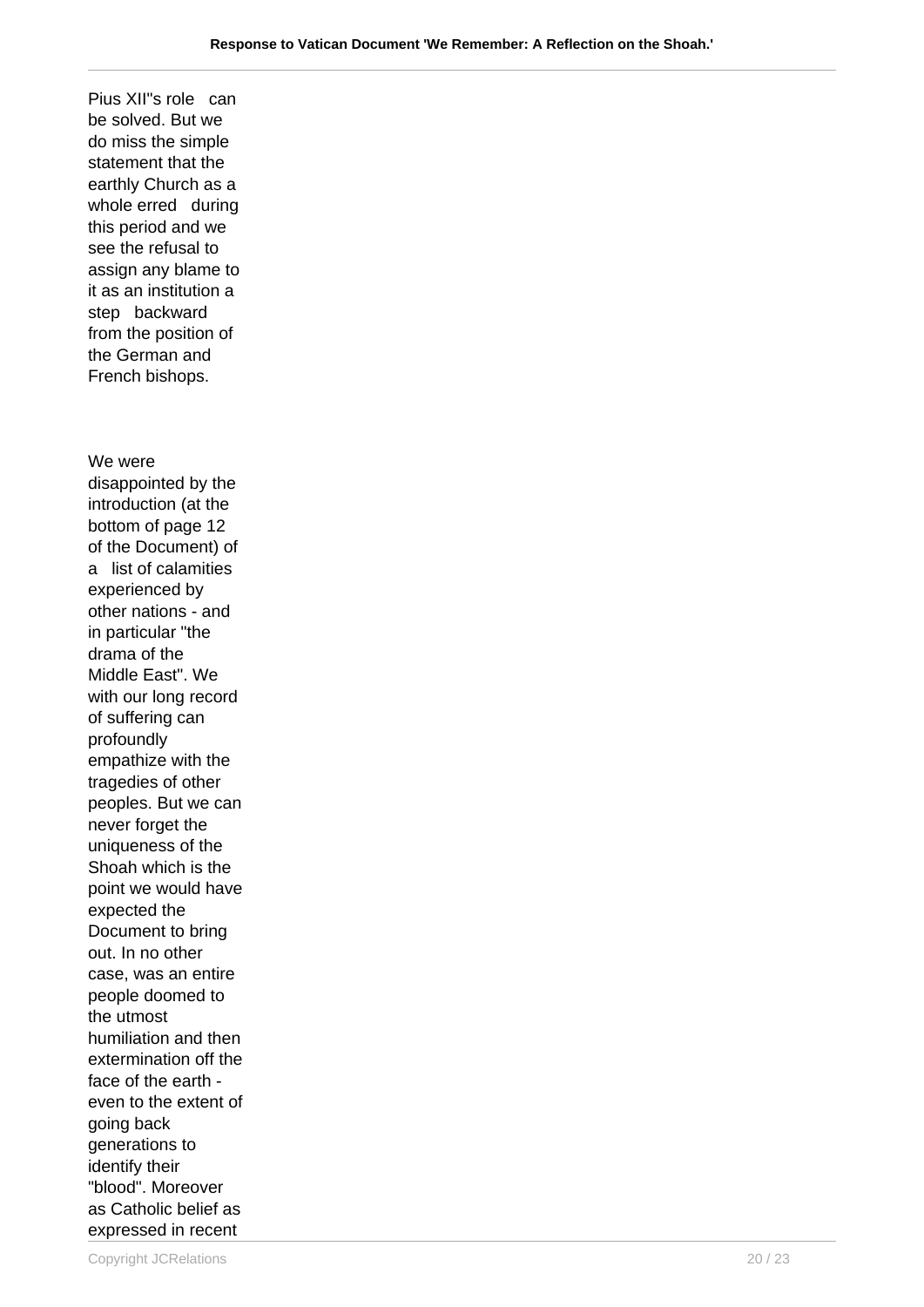documents clearly links the salvation of Christians with God"s redemption of the Jewish people whose covenant with him is irrevocable, Christians cannot view the Shoah as they do other genocides. We welcome Cardinal Cassidy"s suggestion, recorded in the communiqué at the end of the ILC meeting, that a joint team of Jewish and Christian scholars review the relevant material relating to the Catholic Church and the Shoah in the volumes produced by Catholic scholars and if questions still remain, further clarification will be sought. The Vatican archives are the only great archive which remain closed for the World War II period. When they are opened, there will doubtless be both positive and negative disclosures. But only in this way will the historical record be authoritatively established.